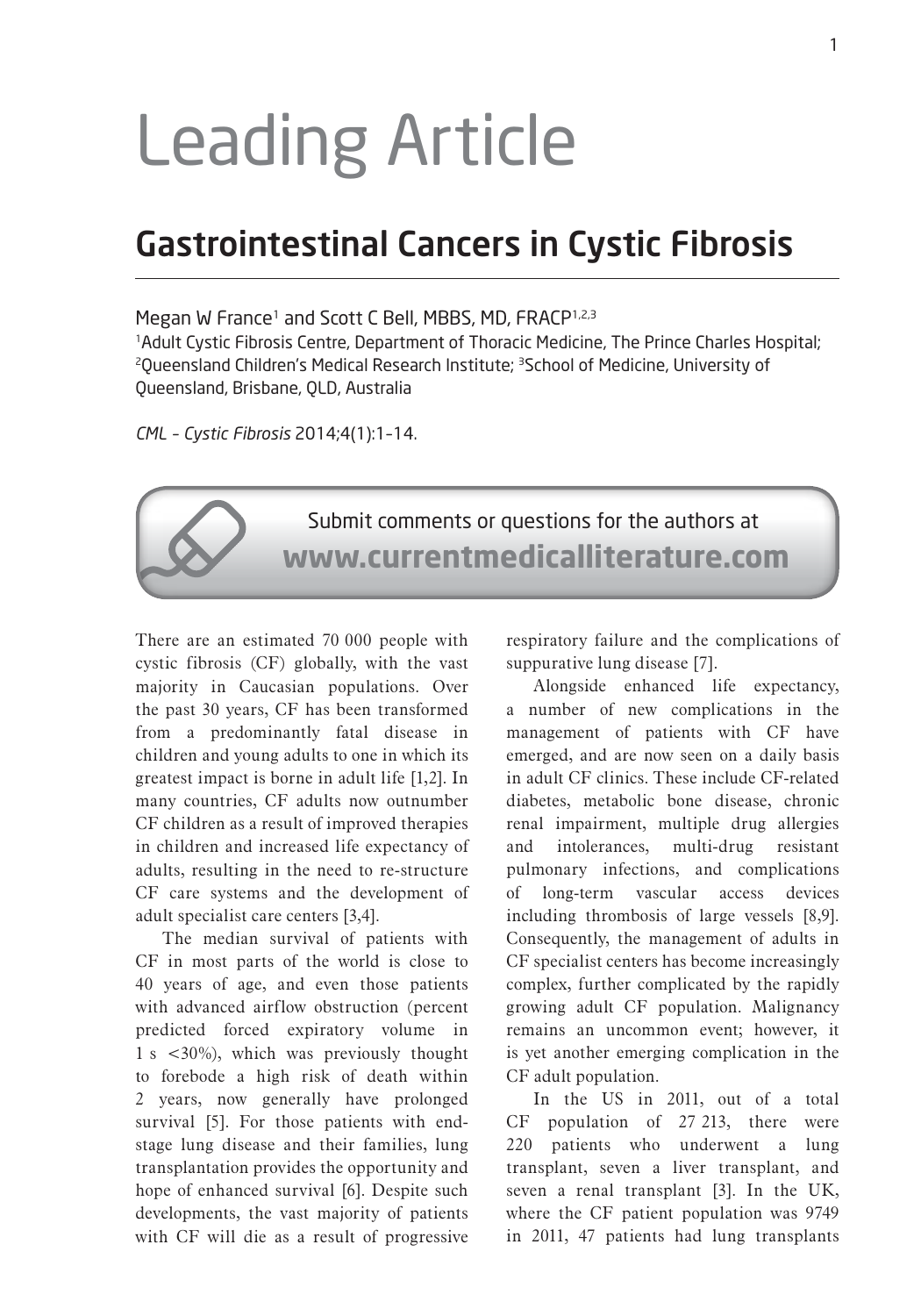(including four heart–lung transplants), two patients had liver transplants, and another two patients had renal transplants (one of whom also had a pancreas transplant) [4]. Survival after lung transplantation has improved significantly since the early 1990s, yet death from bronchiolitis obliterans syndrome (BOS) and related complications remains common [10,11]. There are a number of approaches to reduce the incidence and progression of BOS, including the use of higher levels of immunosuppression than are generally used in recipients of other solid organ transplants [12,13]. Complications of longterm immunosuppressive therapy include chronic renal insufficiency, enhanced risk of infection, and malignancy [9,11].

Gastrointestinal (GI) complications are protean in children and adults with CF. Detailed reviews of each of these are beyond the scope of this article but are extensively discussed elsewhere [14–17]. Importantly, pancreatic insufficiency is a complication in the vast majority of patients with CF, and is often associated with nutrient malabsorption and under-nutrition [17]. Effective exocrine pancreatic enzyme replacement has contributed to improved nutritional status of patients with CF over the past two to three decades. Recurrent distal intestinal obstruction syndrome (DIOS), chronic constipation, bacterial overgrowth, gastroesophageal reflux disease (GERD), and hepatobiliary complications (including biliary cirrhosis, cholelithiasis, and biliary stenosis) are also frequently encountered in CF. Patients who have at least one mild CF transmembrane regulator (CFTR) protein mutation (approximately 15% of most CF populations) often have pancreatic sufficiency, and this is usually associated with better nutritional status than pancreatic insufficiency but can lead to recurrent acute pancreatitis resulting from some preservation of pancreatic tissue. Acinar ductal obstruction can also result in recurrent acute pancreatitis [18,19].

Each of these GI complications of CF may not only enhance the risk of the

development of both GI and hepatobiliary malignancies in the person with CF, but may also lead to delays in diagnosis of GI malignancy when chronic, and often lifelong, GI symptoms co-exist [20–23].

Many CF patients (especially males) aged >30 years are overweight [4,24]. The combination of obesity, diabetes, and, in some patients, chronic renal insufficiency may in the future contribute to more lifestyle diseases (including malignancy) in the aging CF population.

In this article, we aim to review the literature relating to cancer in patients with CF, with a particular focus on GI malignancies, especially colon cancer, for which the evidence is greatest. We will discuss why GI malignancies might occur and examine the evidence for potential risk factors and the role of screening in "at-risk" populations – including older age groups and those being assessed for, or who have undergone, lung and/or liver transplants – within the CF population.

# **Terminology**

Two large cohort studies based on data from the US-based CF Patient Registry (CFPR) have reported cancer risk using standardized incidence ratios (SIRs), a measure of relative risk defined as the ratio between the number of cancers observed to the number of cancers expected [25,26]. The expected numbers were determined from the Surveillance, Epidemiology, and End Results program of the US National Cancer Institute [26].

Rare cancers in a small population (e.g. in the CF population), in which risk of cancer can appear high (large SIR), may provide evidence for an increased risk but yet affect only a very small number of individuals (e.g. cholangiocarcinoma or small intestine cancers). One approach to mitigate this effect is to calculate absolute risk rates over 20 years, for example the ratio between the number of cancers observed in the cancer group between 1990 and 2009 and the number of patients with CF for whom data were available between 1990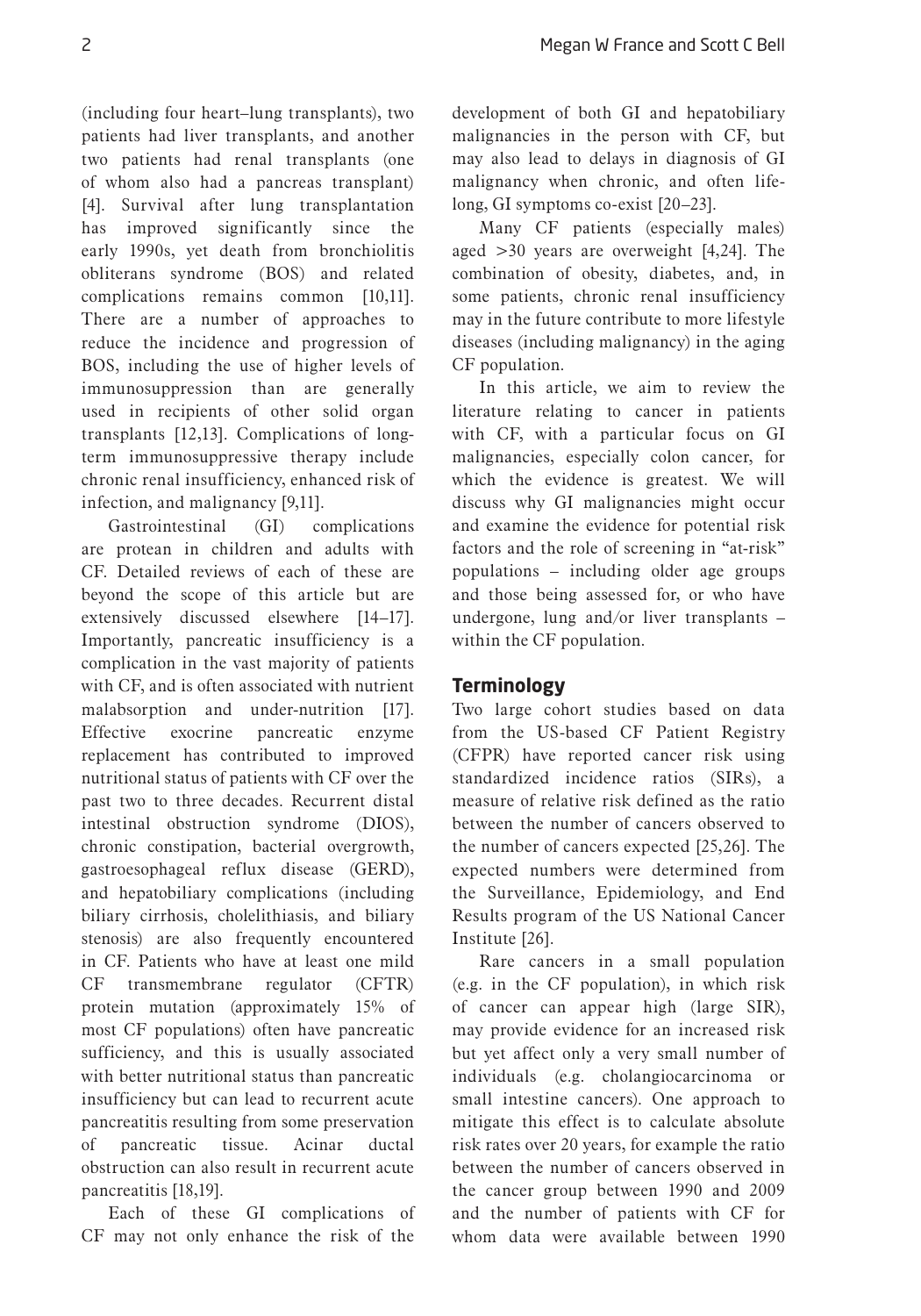and 2009. However, there are limitations to this approach, as the crude risk is likely to be an underestimate given that not all patients will have been followed for 20 years (i.e. some patients will have entered the cohort after 1990 and others may have left the cohort before 2009). As these details are not published, the use of the calculation of absolute risk from CFPR data is not practical [25,26]. It is important to recognize that reliable estimates of absolute rates of cancer would allow for a good estimate of the extent of the risk of very rare cancers.

#### **Non-GI malignancy**

The data to support the observation of an increased risk of non-GI cancers in patients with CF remain mixed. Early studies, including case series and cohort studies, suggested that there was an increased rate of malignancy in general, and specifically of leukemia, testicular cancer, and endocrine cancers including thyroid cancer [27,28]. Subsequently, Neglia et al., using a case– control study design involving more than 38 000 patients from two CF cohorts (one from Europe and one from North America), revealed similar risks of non-GI malignancy in CF patients when compared with the general population [29]. In a similar analysis of CFPR data, the numbers of cancers observed in transplanted and non-transplanted patients with CF were compared with the number expected from population-based cancer incidence data and, from 202 999 person-years of observation of non-transplanted patients with CF, 75 cancers were observed compared with the expected number of 70 cases (SIR 1.1, 95% confidence interval [CI] 0.8–1.4) [25]. In a more recent analysis, Maisonneuve and colleagues followed 41 188 patients in the US from 1990 to 2009 and compared the observed number of cancers in nontransplanted and transplanted patients with that expected in the general US population [26]. From 344 114 patientyears of observation of patients who had not undergone any organ transplants, the overall cancer risk in CF patients was similar to the

background risk (SIR 1.1, 95% CI 1.0–1.3). However, the study demonstrated an increased risk of testicular cancer (SIR 1.7, 95% CI 1.0–2.7) and lymphoid leukemia (SIR 2.0, 95% CI 1.2–3.1), and, interestingly, a decreased risk of malignant melanoma (SIR 0.4, 95% CI 0.2–0.9) in CF patients compared with the general population.

The two studies by Maisonneuve and colleagues demonstrated increased rates of cancer in patients with CF who had undergone transplantation compared with those who had not [25,26]. The earlier study, published in 2003, reported that 26 tumors were observed compared with the expected 9.6 (SIR 2.7, 95% CI 1.8–3.9) from 8235 patient-years of observation [25]. Similarly, in the more recent analysis published in 2013, 13 cancers were observed compared with the expected 2.1 (SIR 6.3, 95% CI 3.4–10.8) from 2725 person-years in 1063 transplanted patients [25,26]. In the absence of accurate estimates of absolute risk of cancer in post-transplant CF patients, it is not possible to estimate the extent of increased risk post-transplant compared with CF patients who have not undergone an organ transplant.

Screening of skin for malignant and pre-malignant lesions during transplant assessment is recommended, especially in climates where skin cancers are prevalent [30–32]. Urogynecological malignancy requires careful screening and monitoring in females, both at assessment for transplant and following transplantation [33]. In a large cohort of 166 females from Sydney, NSW, Australia, who had undergone lung transplantation in 1989–2001, there were significant increases in the incidences of cervical intraepithelium neoplasia (CIN) I and pre-cancerous cervical epithelial changes (CIN III; 42.2 per 1000 and 30.0 per 1000, respectively) compared with a large reference population (8.3 per 1000 and 6.2 per 1000, respectively) [34]. Human papillomavirus vaccination is advocated (and funded) for adolescents in many healthcare settings globally to reduce the risk of cervical and uro-gynecological cancers.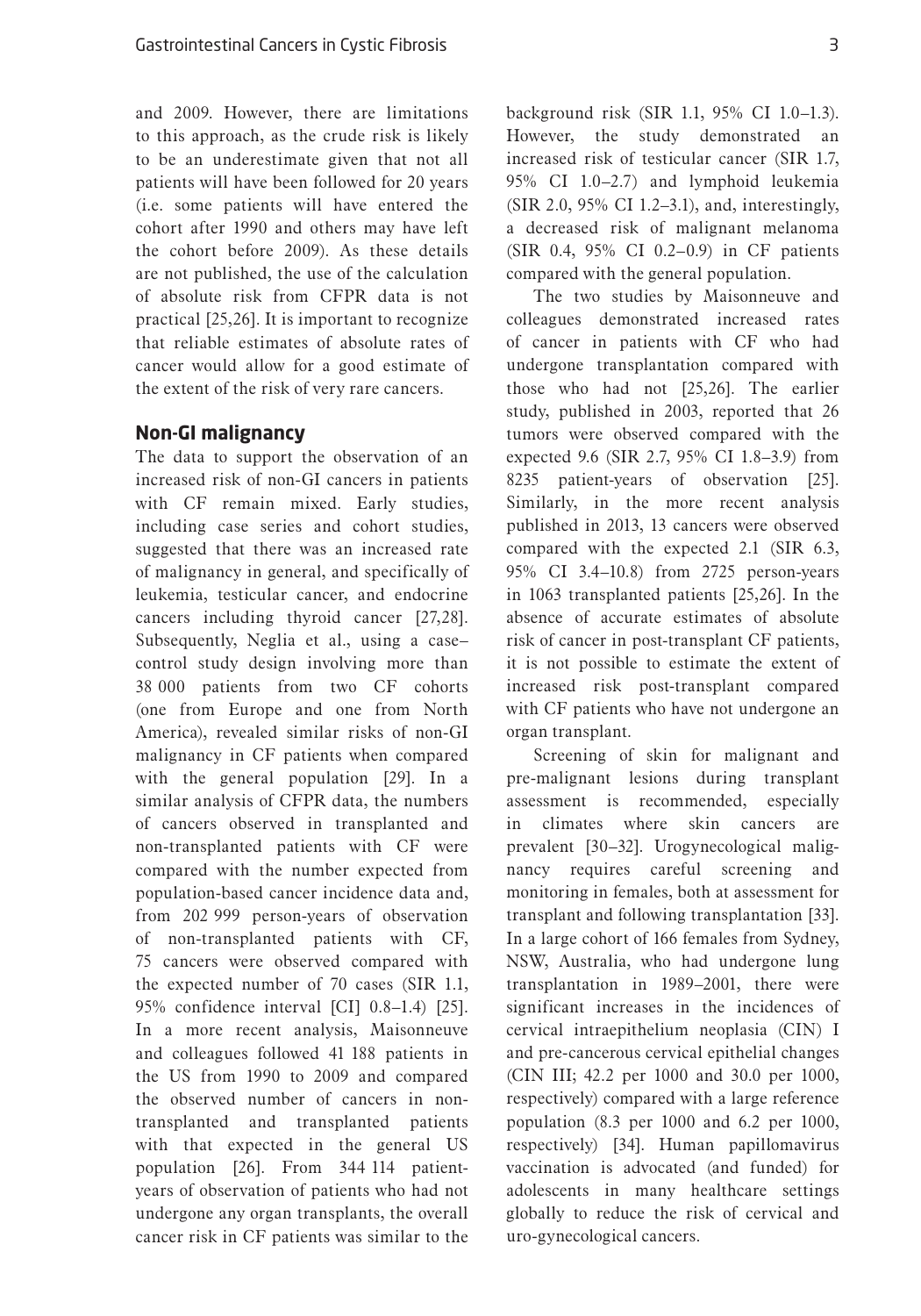# **Post-transplant lymphoproliferative disorder**

The immunosuppressive therapy setting increases the general risk of malignancy [31,35]. Additionally, patients who have not been exposed to Epstein– Barr virus (EBV) infection and who receive EBV-positive organs have a significantly increased risk of developing post-transplant lymphoproliferative disease (PTLD) following a seroconversion illness [32]. PTLD is the most common post-transplant malignancy in children and the second most common, after skin cancer, in adults [36]. T cell suppression causes increased proliferation of viruses such as EBV and cytomegalovirus, resulting in B cell proliferation and malignancy [37].

PTLD is further increased in the lung transplantation setting because of higher levels of immunosuppression compared with other organ transplants [36]. A review of 705 post-lung transplantation patients in the US from 1991 to 2001 revealed 34 (4.8%) cases with PTLD [37]. The median time from transplant to diagnosis of PTLD was 11 months (range 11 days to 15 years). Symptoms at presentation were non-specific but included fatigue, pain, loss of body weight, anemia, raised creatinine levels, and abnormal liver function tests. PTLD involving the GI tract was most common in patients aged >11 months post-transplant. Eight patients developed PTLD of the GI tract with six of these presenting with GI symptoms such as diarrhea, nausea, dysphagia, or GI bleeding [37]. Sites of involvement included the small intestine  $(n=4)$ , colon  $(n=2)$ , stomach  $(n=1)$ , and esophagus (n=1). Thus, any new GI symptoms in a post-transplant patient should be investigated by a clinician and PTLD considered as the cause.

# **GI malignancy**

In a study based on CFPR data from 1990 to 1999, non-transplant patients with CF had a significantly increased risk of cancers of the GI tract (SIR 5.1, 95% CI 3.2–7.6) [25]. The mean age at diagnosis was 39 years,

with one patient diagnosed before the age of 20 years. An excess absolute risk of 153 per 100 000 patients per year for patients aged 40–49 years, and 401 per 100 000 patients per year for those aged >50 years, highlights the risk of GI cancer in aging patients with CF. Previously, GI disorders were not associated with an increased risk of GI cancer in CF.

In their follow-up analysis, Maisonneuve et al. reported an elevated risk of digestive tract cancer in patients with CF (SIR 3.5, 95% CI 2.6–4.7) [26]. Similarly, the risk of digestive tract cancers was particularly high in CF patients who underwent a transplant (SIR 17.3, 95% CI 10.7–26.5), with most cases arising in the colon [25].

# *Luminal GI malignancy*

# *Esophageal and gastric malignancy*

There is an increased risk of esophageal and gastric malignancies in CF; however, there are no detailed case reports in the literature. Maisonneuve et al. described five esophagogastric malignancies (two esophageal and three gastric) over 20 years and across 344 114 patient-years of observation in CF patients who had not undergone a transplant, giving an SIR of 3.1 (95% CI 1.1–6.8) [26].

It is likely that GERD has a significant role in the etiology of gastroesophageal cancers. This is supported by recent reports of the anatomical location of these malignancies. Three cases of gastric cancer were described that were located at the gastroesophageal junction, and the esophageal malignancies were associated with Barrett's esophagus and also located at the gastroesophageal junction [26]. GERD is a well-recognized and frequent complication of CF owing to cough and therapies such as prednisolone. GERD may contribute to the increased occurrence of esophageal malignancy. Barrett's esophagus is considered to be a pre-malignant lesion, with an estimated annual transition rate of 0.12–0.5% [38].

The diagnosis of gastric and esophageal malignancies can be challenging in light of the frequency of GERD symptoms. Epigastric pain, nausea, vomiting, and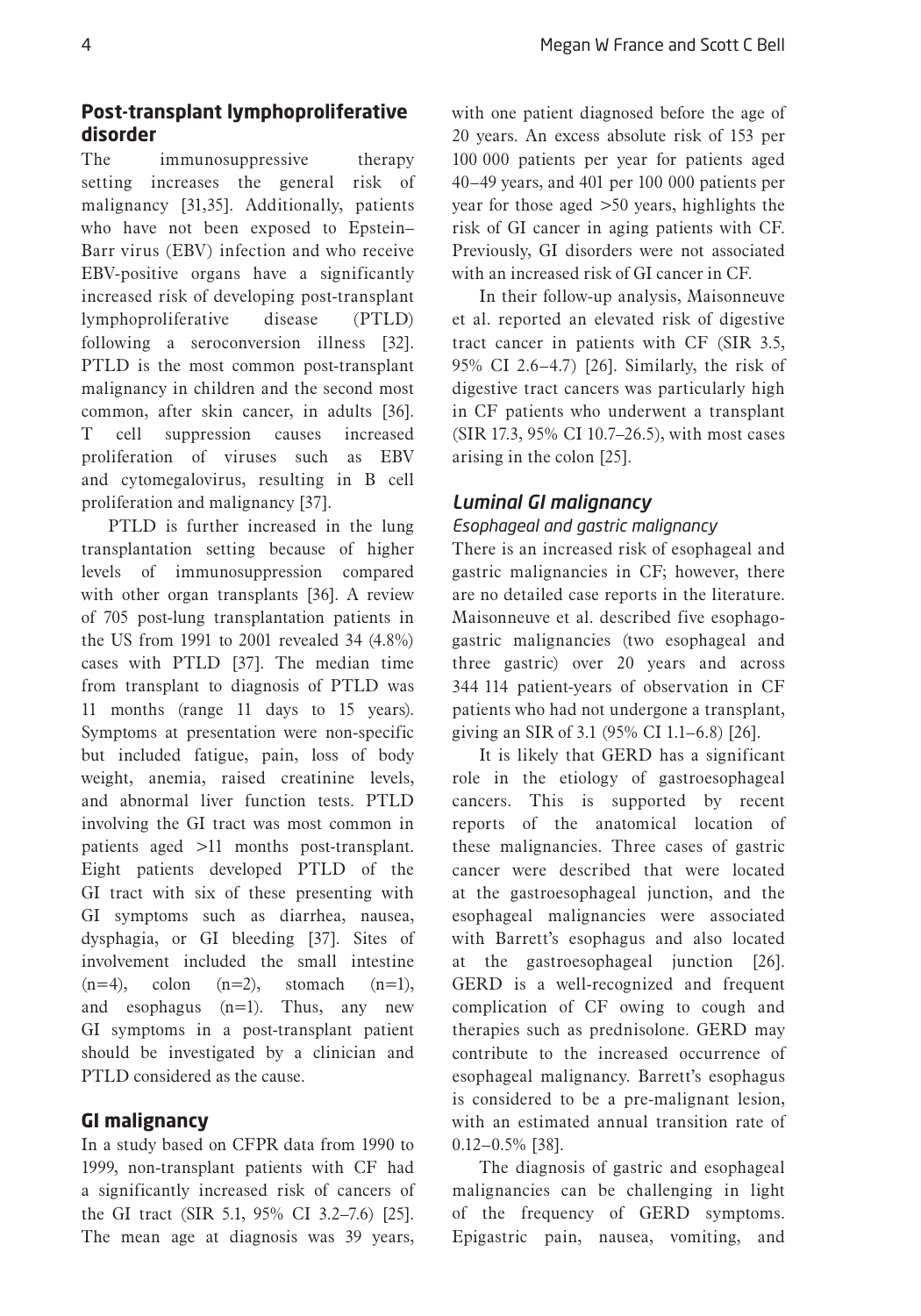difficulty with maintaining body weight are common issues in patients with CF, and overlap with the presenting symptoms of these malignancies. Clinicians should consider upper GI endoscopies if symptoms are persistent or poorly responsive to therapy, or if alarm symptoms, such as persistent dysphagia and unexplained weight loss, are present.

Surgical resection may be hazardous in patients with even moderate lung disease, and many tumors will not be amenable to surgery. Chemotherapy presents substantial challenges by increasing the frequency and severity of infective exacerbations. Radiotherapy is likely to be similarly challenging from a pulmonary and nutritional perspective.

The increased incidence of esophageal and gastric malignancy in CF patients posttransplantation is likely multifactorial. There is a very high incidence of GERD in CF patients post-transplantation, and this is one likely explanation for the greatly increased incidence of gastroesophageal malignancies seen post-transplantation by Maisonneuve et al. [26]. In the post-transplant setting, high doses of prednisolone and other agents, such as tacrolimus, contribute to the greatly increased incidence of GERD in patients with CF, which is increasingly being managed by fundoplication. Additionally, immunosuppression itself contributes to the increased risk of malignancy [31]. The SIR for gastroesophageal cancers is 13.2 (95% CI 2.2–43.8) and the SIR specifically for esophageal cancers is 35.8 (95% CI 6.0–118.0) [26]. Vigilance is required when investigating any persistent upper GI symptoms in CF patients post-transplant.

#### *Small intestine malignancy*

Small intestine malignancy represents only 1% of digestive organ cancers in the general population [39]. There is a significant increase in the risk of adenocarcinoma of the ileum in CF [26]. Five cases of small intestine malignancy were described between 1982 and 1995 [39–43], and these findings were supported by the more recent data from Maisonneuve et al., who

determined an SIR of 11.5 (95% CI 4.2–25.4) for carcinoma of the small intestine [26].

The rarity of small intestine malignancy in the general population has been postulated to be related to the rapid transit times of gut material leading to short contact time for potential carcinogens with the mucosa [39]. There are also effective local immune defenses and an alkaline pH, which may retard carcinogenesis, alongside mucosal enzymes that destroy some carcinogens [39]. Some theories also cite the lack of bacteria in the small intestine as potentially reducing the production of carcinogens from gut material. In CF, it has been postulated that slower small intestinal transit times, altered bowel flora, and raised fecal bile acid concentrations may contribute to an increased risk of malignancy [39,41]. Furthermore, patients with malabsorption from other causes are known to be predisposed to small intestine malignancy [39].

Presenting symptoms are often nonspecific but may include abdominal pain and nausea with vomiting [44]. This often leads to delayed diagnosis and the presence of latestage disease when diagnosis is confirmed.

The management of small intestine malignancy is surgical, with minimal evidence to support adjuvant therapy, including chemotherapy or radiotherapy [44]. When chemotherapy is considered, the regimens are usually based upon those used for colon carcinoma.

A significant increase in the incidence of small intestine tumors is seen in CF patients post-transplantation – Maisonneuve et al. report an SIR of 52.5 (95% CI 8.8–175) [26]. Again, abdominal symptoms in a post-transplant patient with CF should be investigated carefully.

# *Large intestine malignancy*

Numerous case reports suggest there are increased rates of colonic malignancy in patients with CF. Neglia and colleagues reported increased rates of colonic malignancy in two cohorts, one from Europe (CF patients registered in 1992) and one from North America (CF patients registered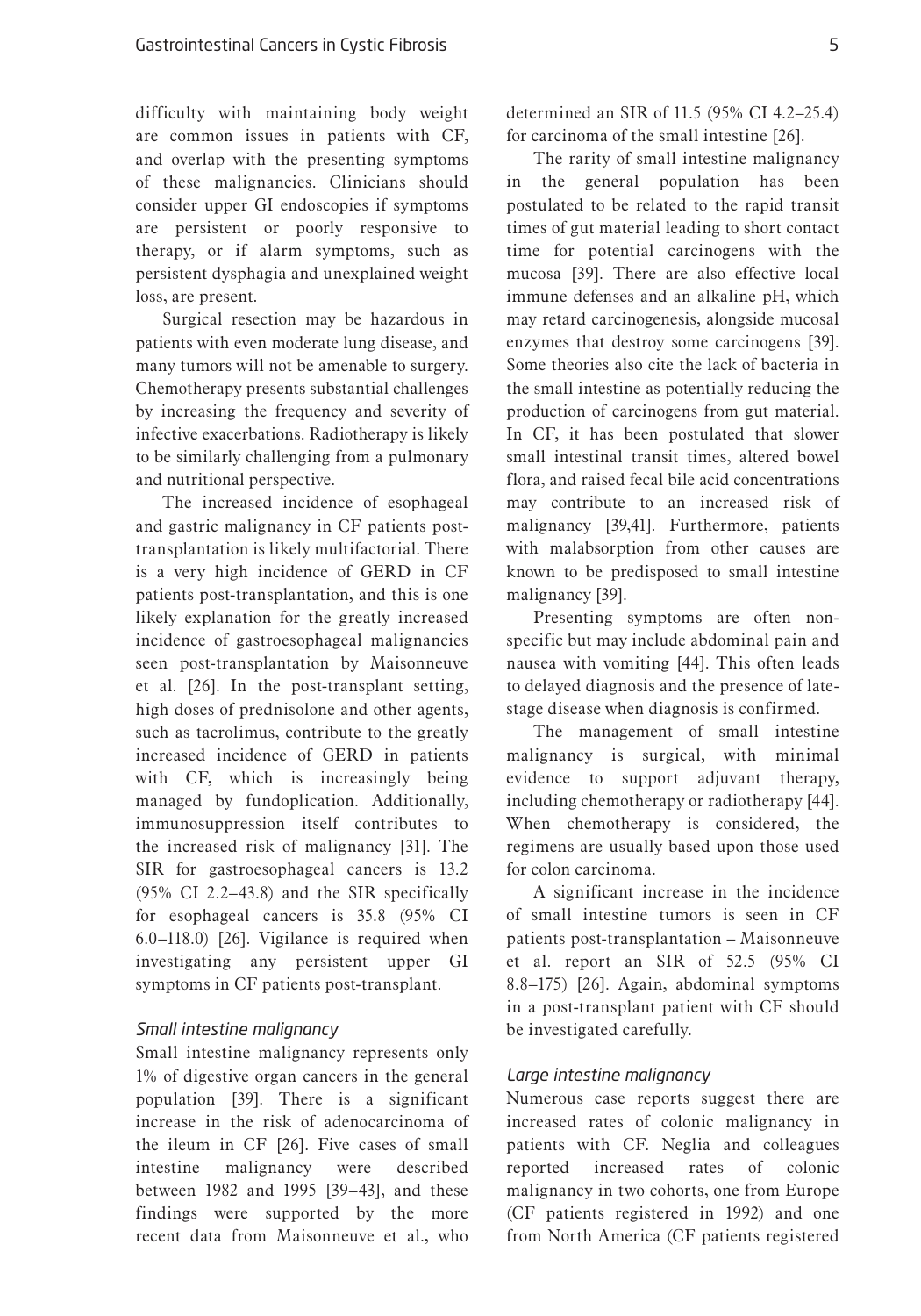Figure 1. A 52-year-old woman with cystic fibrosis who had a colonic adenocarcinoma diagnosed after a routine colonoscopy during an assessment for transplantation. Computed tomography shows a semi-annular infiltrative mass at the splenic flexure (black arrow) and multiple hepatic metastases (gray arrow).



between 1985 and 1992) [29]. The European cohort demonstrated an increased odds ratio for colon cancer of 9.3 (95% CI 3.5–25.0). In a large follow-up study, the SIR for colon cancer was 7.4 (95% CI 3.7–13.2) [25]. This study also examined those patients who had undergone transplantation and the SIR for these patients was estimated to be 30.3 (95% CI 3.7–109.0). The wide confidence intervals reflect a smaller number of cases and the historical nature of data from the 1990s, as noted for many of the cancers discussed earlier in this review.

The more recent registry analysis provides further data to support the earlier studies, using a larger observation set over 20 years. Between 1990 and 2009, the risk of colon cancer in CF increased (SIR 6.2, 95% CI 4.2–9.0) but the risk of rectal cancer did not (SIR 0.7, 95% CI 0.1–2.3) [26]. Two interesting additional findings were reported for colon cancer risk. Firstly, there were higher SIR estimates in males with CF (SIR 8.4, 95% CI 5.4–12.4) compared with females with CF (SIR 4.6, 95% CI 2.2–8.3). Secondly, the increase in SIR was clearly seen in the CF population aged  $\geq 30$  years Figure 2. A 26-year-old man with cystic fibrosis who presented with several months of loss of body weight and anorexia. Thickening of the descending and sigmoid colon is noted (black arrow) on computed tomography with large hepatic metastases (gray arrow).



but was not significantly greater than the general population for the 20–29-years age group. While the SIR was highest in the <20-years age group, the number of cases in this age group was very small. This study also updated estimates of the risks posttransplantation of developing bowel cancer (SIR 30.1, 95% CI 15.8–52.2) [26].

How does this compare with other scenarios in which increased risks of bowel cancer would be expected and have been reported? The reported SIRs for the risks of bowel cancer for patients with ulcerative colitis (UC) is 4.1 (95% CI 2.7–5.8), for patients with Crohn's disease is 2.5 (95% CI 1.7–3.5), and for patients with celiac disease is 1.6 (95% CI 0.7–3.0) [45–47]. Furthermore, this compares with an SIR of 2.2 (95% CI 2.1– 2.4) for an individual with any first degree family history of colon cancer, and an SIR of 2.0 (95% CI 1.8–2.3) for an individual with a sibling with colon cancer [48].

The increased risk of common cancers in CF patients with lung transplants has also been reported for other solid-organ transplant (including liver and kidney) CF recipients. The SIRs are lower than those reported above, suggesting that the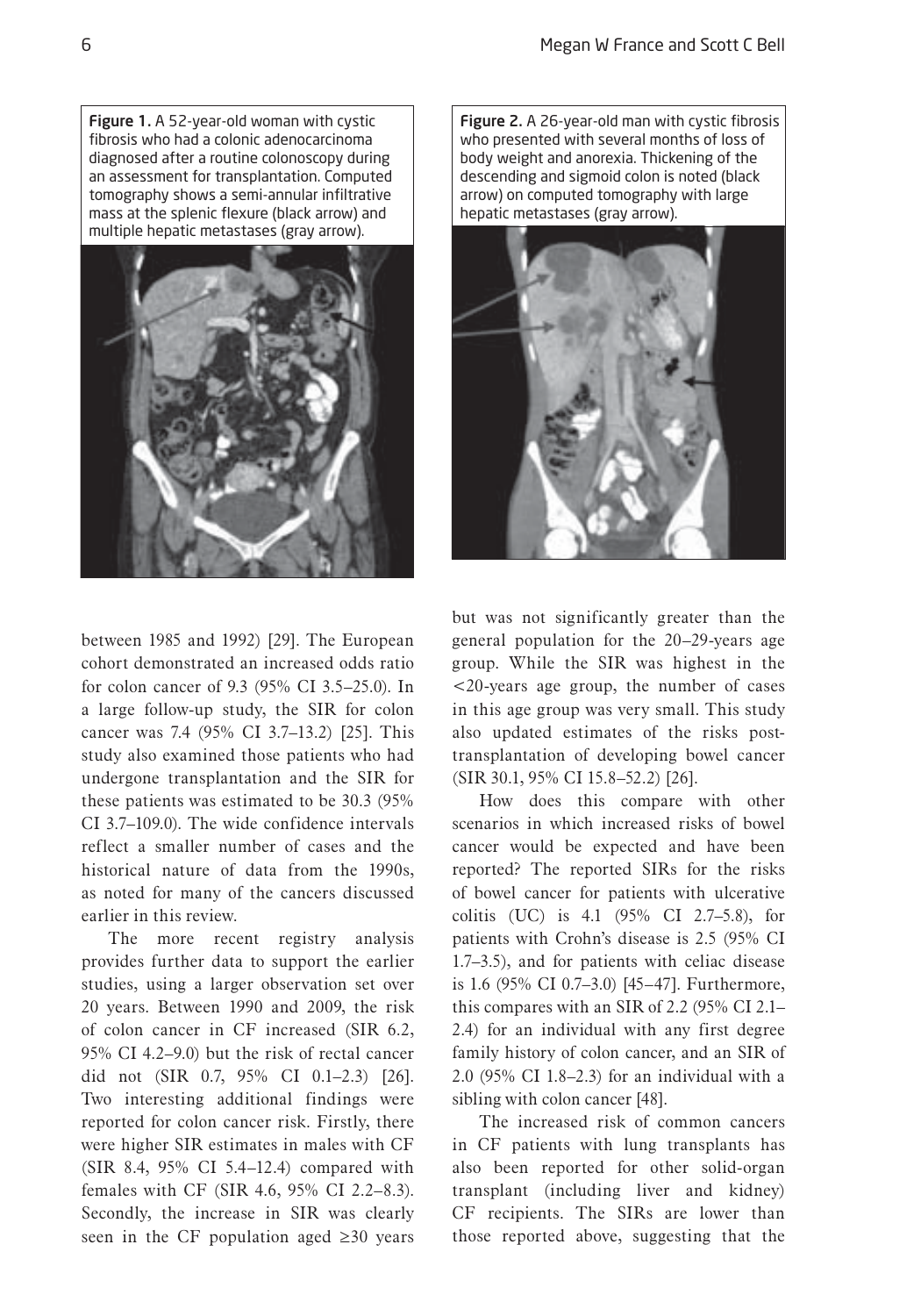Figure 3. Hematoxylin and eosin stain at ×100 magnification shows invasive tumor (black arrow) and luminal necrosis within malignant glands (gray arrow). Luminal necrosis is a characteristic feature of colonic adenocarcinoma.



combination of pre-existing risk (underlying CF-related disease) within the setting of long-term high-level immunosuppression may account for the increased risk [26,31,35,49–51].

While several potential factors have been suggested, the pathogenic mechanisms underlying the increased risk colon cancer in CF is unknown. Colon cancer is more common in patients with CF who are homozygous for the ΔF508 mutation, while those who are heterozygous for the ΔF508 mutation have an intermediate risk, and those who do not have the ΔF508 mutation have the lowest risk [25]. This was not as clearly demonstrated in the follow-up study by Maisonneuve et al.; while SIR rates were reported, the rates for non-ΔF508 patients were similar to those for ΔF508-homozygous patients [26].

An association between mucin (*MUC*) genes and the development of GI malignancies has been postulated [52]. Mucin glycoprotein production is influenced by *MUC* gene expression and it is postulated that mucins may play a role in CF [53–55]. Linkage analyses have demonstrated that the *CFTR* gene is found in the chromosome band adjacent to the *MUC3*, *MUC11*, and *MUC12* genes [25]. It has been suggested that decreased expression of these three *MUC* genes may explain the increased risk of

Figure 4. Immunohistochemical stain of colonic biopsy for MSH6 MMR protein, which shows positivity in the tumor nuclei (i.e. no loss of staining); therefore, the MMR proteins are expressed and probably functioning, and not, or very unlikely to be, indicative of an MSI-H tumor status.



MMR: mismatch repair; MSH6: MutS homolog 6 *(Escherichia coli)*; MSI-H: microsatellite instability-high.

colon cancers and other GI malignancies in patients with CF.

Persistent GI epithelial inflammation in UC is thought to be a contributing factor to increased rates of GI cancer, especially cancer of the colon. GI tract inflammation occurs in patients with CF and may also be a factor in the development of GI malignant disease [56]. The consequences of the accumulation of toxic bile salts and the administration of pancreatic enzymes may also be factors, though these potential mechanisms are speculative [57]. Similarly, the presence of an abnormal GI microbiome, which may include ingested airway bacteria and altered bowel flora under intense antimicrobial pressure, requires further study [58].

A diagnosis of colon cancer can be delayed in the person with CF for a number of reasons including the low index of suspicion because of the relatively young age of the patient and the overlap of symptoms with previous GI diagnoses (e.g. recurrent DIOS or severe constipation); these may distract the clinician from considering a new and more sinister diagnosis (**Figures 1– 4**) [21,23].

Once a diagnosis of colon cancer is made, careful consideration of the appropriate management, including standard screening,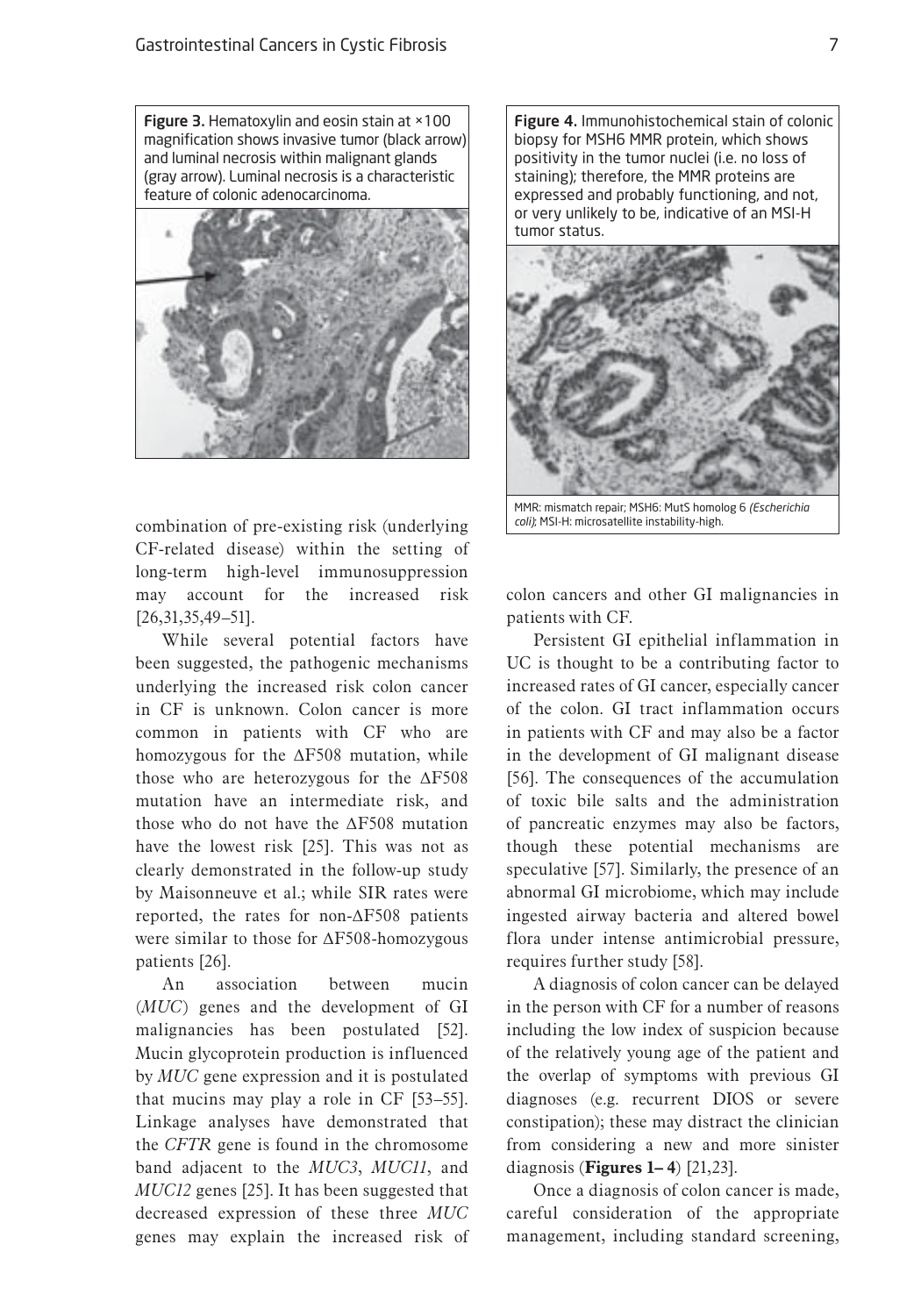should be undertaken in order to stage the tumor and then plan treatment. Surgery is the treatment of choice to attempt cure (and to perform surgical staging) although incurable disease has commonly been reported. Prevention of bowel obstruction by the tumor should be considered in a standard manner. However, the co-existence of chronic pulmonary infection is likely to influence the course of recovery if chemotherapy is required for treatment of the cancer. Chemotherapy for consolidation and for palliation should be considered although complications of chemotherapy are common, especially their impact on lung infections.

There are currently limited reports detailing survival rates for colon cancer in patients with CF. Five-year survival rates for large intestine malignancies are dramatically lower in solid-organ transplant recipients suggesting that, in this setting, tumors are biologically more aggressive than in the general population [59]. This analysis, based on the Israel Penn International Transplant Tumor Registry, indicates that for several common cancers (including colon, non-small-cell lung cancer, breast cancer, prostate cancer, bladder and kidney cancers, and melanoma), transplant patients have worse cancer-specific survival rates than the general population. This study demonstrated that transplantation and tumor stage at diagnosis had the most significant negative impacts on survival. The extent to which immunosuppression and other pre-existing comorbidities (such as the indication that leads to organ transplant) contribute to the worse outcome is not known. Decreasing the level of immunosuppression cautiously is standard management in patients in whom the allograft function is stable.

# **Hepatobiliary malignancy** *Hepatocellular carcinoma*

Three detailed case reports of hepatocellular carcinoma (HCC) in CF patients have been documented, with the first case published in 2004 [60]. All occurred in young patients (aged 18 years, 32 years, and 34 years,

respectively) with co-existent macronodular cirrhosis, and all were found to have new hepatic lesions detected on ultrasound computed tomography (CT) scans of the abdomen [60–62]. Two of the patients had the lesions discovered after routine scanning of their livers, and the other patient's lesion was found during an investigation for fatigue, abdominal pain, and substantial loss of body weight. Maisonneuve et al. reported a small increase in the risk of HCC in patients with CF (SIR 1.5, 95% CI 0.3–5.1) [26].

Chronic liver disease and cirrhosis are known risk factors for HCC in the general population, suggesting that patients with CF who have macronodular cirrhosis are at an increased risk of HCC. CF-associated liver disease (CFLD) is characterized by macronodular cirrhosis and portal hypertension, occurs in 5–10% of patients with CF, and typically peaks in adolescence and progresses slowly in adult life [15].

There are some potential diagnostic challenges for HCC in the setting of CF given the frequent occurrence of non-specific abdominal symptoms. A new lesion, or growth of an existing lesion within the cirrhotic liver, should prompt further investigation by modalities such as contrast-enhanced CT or magnetic resonance imaging (MRI). Consultation with a hepatologist is indicated, a tissue biopsy should be obtained, and a discussion with the local liver transplantation service should be considered.

Management of an HCC in a CF patient can be challenging. Single lesions <3 cm in diameter may be considered for surgical resection, although this may not be practical for patients in whom there is evidence of portal hypertension and severe lung disease [63]. Liver transplantation may be considered, although the severity of lung disease may well preclude this in many patients with CF. Image-guided tumor ablation may be considered for earlystage HCC. Patients with large lesions or multifocal lesions may be considered for trans-catheter tumor treatment with chemotherapeutic agents, embolic particles, or radioactive materials.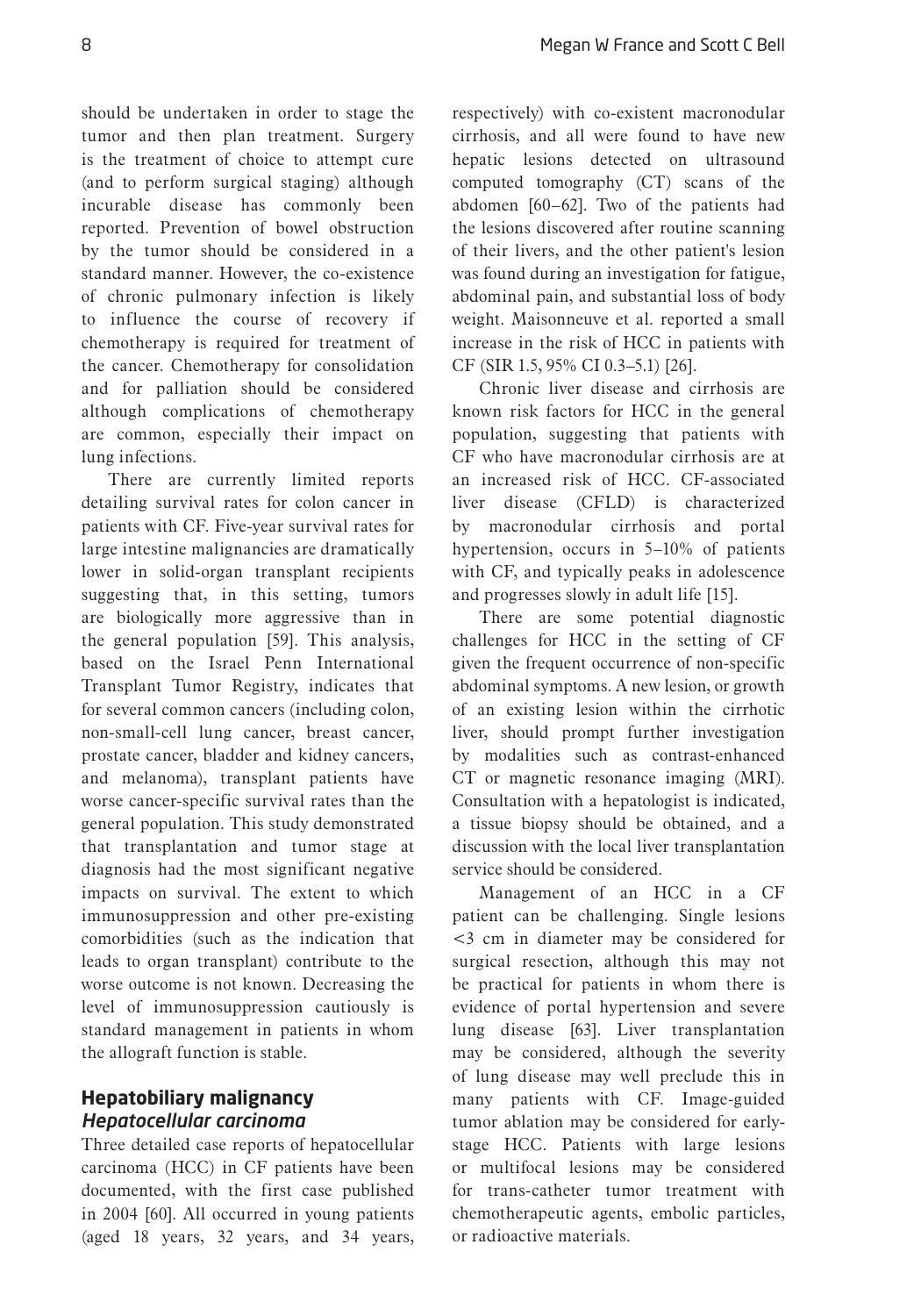For advanced HCC, an orally administered multikinase inhibitor (sorafenib) with antiproliferative and antiangiogenic activity may slow disease progression [63]. One case report of CF and HCC details therapy with sorafenib that was well-tolerated, with only a marginal increase in size at 21 months after diagnosis [62].

Surveillance for HCC needs to be heightened as the risk of liver malignancy has been documented to be raised above expected levels in post-transplant CF patients [26]. In the review by Maisonneuve et al. of malignancy in post-transplant patients with CF in the US over 20 years, two liver tumors were seen post-transplant, giving an SIR of 11.3 (95% CI 0.6–55.4).

# *Cholangiocarcinoma*

Although cholangiocarcinomas are rare in the general population, their incidence is significantly increased in the CF population. There are three case reports of cholangiocarcinoma in CF in the literature, with right upper quadrant pain, weight loss, and abnormal liver function tests identified as common presenting features [40,63,64]. Maisonneuve et al. calculated an SIR of 11.4 (95% CI 3.6–27.4) for gallbladder malignancy and cholangiocarcinoma [26].

Risk factors for cholangiocarcinoma in the general population include primary biliary sclerosis, hepatolithiasis, gallbladder polyps, obesity, infectious liver diseases, non-infectious chronic liver disease such as cirrhosis, calcification of the gallbladder wall, and congenital abnormalities of the biliary tree [66]. There is a strong link between hepatolithiasis and cholangiocarcinoma [67]. It is thought that recurrent damage to the epithelium of the ductal structures predisposes individuals to cholangiocarcinoma.

CFTR is highly expressed in the biliary tree, and important for alkalinizing bile and maintaining the solubility of bile components. A case series of five CF patients with hepatolithiasis, a complication of cholangiocarcinoma, was reported [65]. The authors postulated that protein

malnutrition may produce a decrease in bile glucaro-1:4-lactone, an inhibitor of bacterial β-glucuronidase. An increase in activity of this enzyme leads to increased deconjugation of bilirubin and results in lithogenesis. Only 14 cases of hepatolithiasis in CF had been reported prior to this series.

MR cholangiopancreatography (MRCP) may be required if a high clinical suspicion of cholangiocarcinoma exists, as some of the patients described in the case reports presented with normal liver function tests and an unremarkable appearance of the biliary tree on ultrasound scan [66]. Treatment options, including surgical resection and radiation, are usually limited by the frequently advanced nature of this malignancy at diagnosis. Treatment in the setting of CF is likely to be determined by co-existent liver and pulmonary disease.

A case report was published in 2008 describing a patient with CF and posttransplant cholangiocarcinoma [66]. Maisonneuve et al. demonstrated a particularly high incidence of gallbladder malignancy and cholangiocarcinoma posttransplantation, with an SIR of 31.9 (95% CI 1.6–159) [26].

#### **Pancreatic cancer**

Several cases of pancreatic adenocarcinoma in patients with CF have been reported [68–71]. Most of the patients presented with epigastric or right upper quadrant pain [72]. Importantly, not all of the patients had abnormal liver function tests at the time of diagnosis. In most of the cases, an ultrasound scan of the abdomen revealed a mass within the pancreas. A case of mucinous cystadenocarcinoma in a long-standing pancreatic cyst in a young woman has also been reported [73]. Interestingly, Maisonneuve et al. identified no substantially increased risk of pancreatic cancer in their non-transplanted cohort (SIR 0.8, 95% CI 0.0–4.2] [26].

Chronic pancreatitis has been reported as a risk factor for pancreatic adenocarcinoma [74]. *CFTR* mutations (a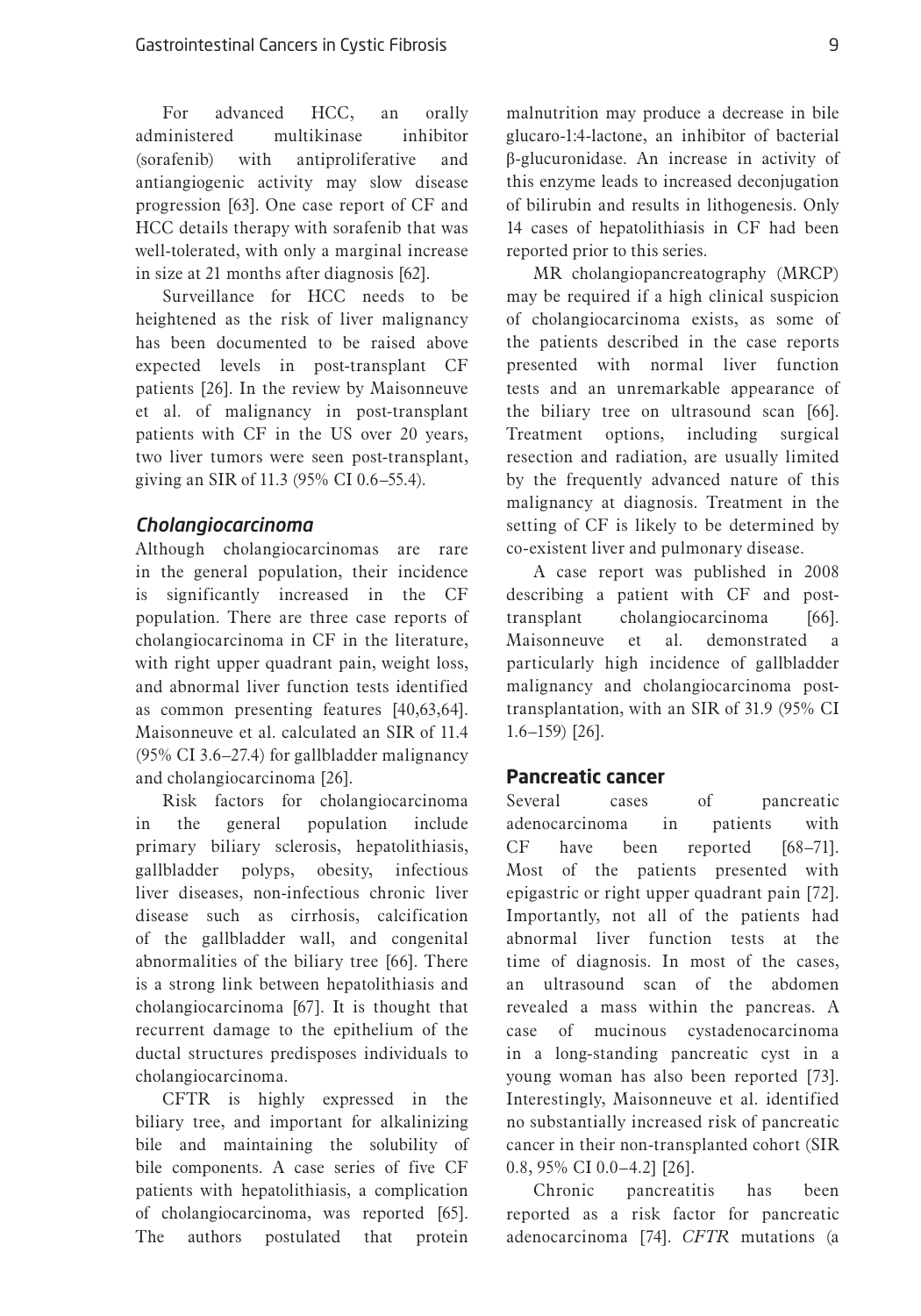CF carrier state) have also been described as increasing the risk of pancreatic adenocarcinoma [75].

The presenting symptoms of pancreatic cancer often overlap with many of the abdominal symptoms that are frequently seen in patients with CF. Loss of body weight, epigastric pain, nausea, vomiting, and lethargy are frequently seen at presentation. Ultrasound scans will often reveal a mass, although MRI or MRCP may be the investigations of choice.

Management of pancreatic cancer is challenging, with many tumors diagnosed at an advanced stage and only a minority amenable to surgical resection. The suitability of radiotherapy or chemoradiotherapy is dependent upon the severity of co-existent lung disease.

One case report of an 18-year-old CF female with pancreatic adenocarcinoma post-lung transplantation has been documented [76]. At 6 years post-transplant, recurrent episodes of cholestasis were noted and a CT scan of the abdomen showed an enlarged pancreatic head. A Whipple's procedure was performed and the patient survived for an 8-month period postoperatively before succumbing to metastatic disease. Recently, similar case was seen in our CF center (The Prince Charles Hospital, Brisbane, QLD, Australia).

# **Screening for GI malignancy** *Large intestine screening*

The strongest evidence base to support screening for GI malignancy exists for large intestine malignancy. Screening for bowel cancers in the general population reduces the incidence and mortality of colorectal cancer. Various tests are available to identify and allow for the removal of pre-cancerous lesions (polyps) and early occult cancers. Early bowel cancer detection generally relies on stoolbased tests such as the fecal occult blood test (FOBT), fecal immunochemical tests, and stool DNA testing. The guaiac FOBT (guaiac refers to the coating of α-guaiaconic acid on the FOBT cards) reduce mortality by 15–33%

in randomized controlled trials and may reduce incidence if polyps are detected and subsequently removed [77–79].

The sensitivity of the FOBT is increased by repeat testing, and a positive test should lead to a colonoscopy being performed, but concerns about adherence to both followup FOBT and colonoscopy remain. Other stool tests have unresolved issues that prevent their routine clinical use, including the required number of stool samples per patient, the sample processing methods, which of the commercially available tests is superior, and cost-effectiveness [79].

Structural examinations by direct visualization with colonoscopy or sigmoidoscopy, or by imaging with barium enemas or CT colonography, have been shown to be effective for the detection of adenomas and have the potential to result in cancer prevention. Their disadvantages include high upfront costs, and the need for bowel preparation and hospital attendance for the examination. The US Preventive Services Task Force (USPSTF) recently made extensive recommendations for screening for colorectal cancer [80]. The USPSTF recommends screening using FOBT, sigmoidoscopy, or colonoscopy, beginning at 50 years of age and continuing until 75 years of age [80]. A comprehensive description of the risks and benefits are provided in the Task Force recommendations. The USPSTF concludes that there is insufficient evidence at present to assess the role of CT colonoscopy or fecal DNA testing as screening tools [80]. Areas of uncertainty, in addition to the optimum screening investigation, include the age at which to start screening, particularly when considering sex and race differences, the age at which to stop screening, and the approach needed for detection of "flat adenomas" [77].

A beneficial role of screening for colorectal cancer in CF is unproven, and falsepositive FOBTs can be anticipated in many patients because of small sample volumes and even occult hemoptysis. A beneficial role of colonoscopy screening is also unproven although, in some centers, all patients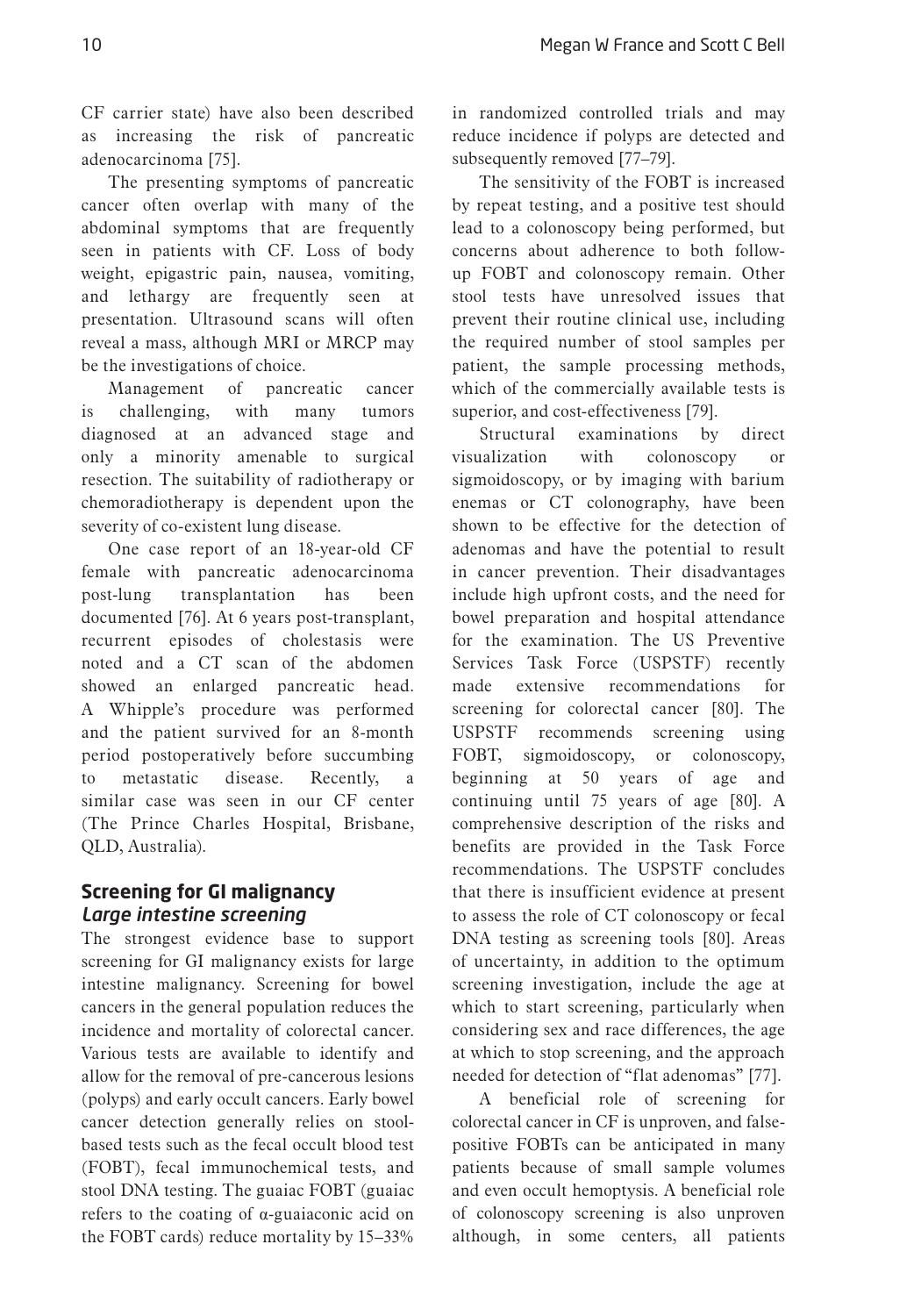aged >40 years are offered this procedure. The age and indication for screening of patients being assessed for, and following, lung transplantation are unclear; however, colonoscopy is increasingly becoming part of the transplantation assessment process. This is likely to become a more important issue as the age of patients undergoing transplantation increases [9]. Reporting on a single-center series, Meyer and colleagues noted that four patients developed bowel cancer in the CF post-transplant cohort (n=70), all presenting with advanced disease, compared with just one of 287 transplant recipients with indications other than CF [21]. They reported that of 20 patients with CF who underwent screening colonoscopies, 35% had colonic polyps, highlighting the need to consider surveillance of this high-risk cohort following transplantation, and for further multicenter studies to confirm these findings. Our experience suggests that standard bowel preparation is frequently inadequate because of retention of stool adherence to the bowel mucosa limits vision during colonoscopy, and so more intense preparation of the bowel is now a routine in order to reduce the need for repeat procedures. The beneficial role of CT colonography is also unproven in patients with CF; it requires an adequate level of colon preparation and delivers a large dose of radiation.

In their latest report, Maisonneuve et al. recommend a targeted approach to screening for bowel cancer in CF patients pre-transplant as the background absolute risk is low, but they suggest screening for higher-risk groups, including those CF patients with inflammatory bowel disease and those who have undergone lung transplantation [26]. If there is a strong family history of bowel cancer, consideration for an earlier procedure could also be made. Of the 425 adults with CF managed at our center since January 2001, we have diagnosed six bowel cancers in five patients and we advocate considering a colonoscopy as the primary screening investigation for polyp and colorectal cancer detection in patients with CF >40 years of age or those preparing for a transplantation listing

at an earlier age. We also advocate a low threshold for patients with persistent and /or atypical GI symptoms.

#### *Screening for other GI cancers*

Given the frequency of upper GI symptoms in patients with CF and the low incidence rates of esophageal and gastric malignancies, it is difficult to make recommendations regarding screening for these cancers in the general CF population. Patients with persistent and unexplained upper GI symptoms, including GERD, should be investigated with upper GI endoscopy. Any patient with Barrett's esophagus should be screened for esophageal adenocarcinoma according to local gastroenterologist advice. Surveillance for Barrett's esophagus in the general population is dependent upon histopathology and is reviewed elsewhere [81].

Regular examination of the abdomen is advised in adults with CFLD [82]. Annual liver function tests and coagulation profiles are recommended in patients with CF [15]. An annual ultrasound scan and α-fetoprotein test is also recommended in patients with cirrhosis in order to screen for HCC. There is no evidence to support CT or MRI in screening programs for the general population (or for patients with CF) with cirrhosis [83].

There is little evidence to support screening for pancreatic cancer in the general population because of the low incidence of the tumor, the difficulties in successfully treating the malignancy, and the lack of a low-cost, high-sensitivity, and highspecificity screening test [84]. Endoscopic ultrasound and MRI are suggested if clinical suspicion of pancreatic cancer is high.

The paucity of literature and relative rarity makes recommendations for screening for small intestine malignancy and biliary malignancy difficult. Persistent symptoms should be assessed on an individual basis.

# **Potential risk of cancer due to lifetime radiation exposure**

Increased lifespan, and more aggressive treatments and investigations has inevitably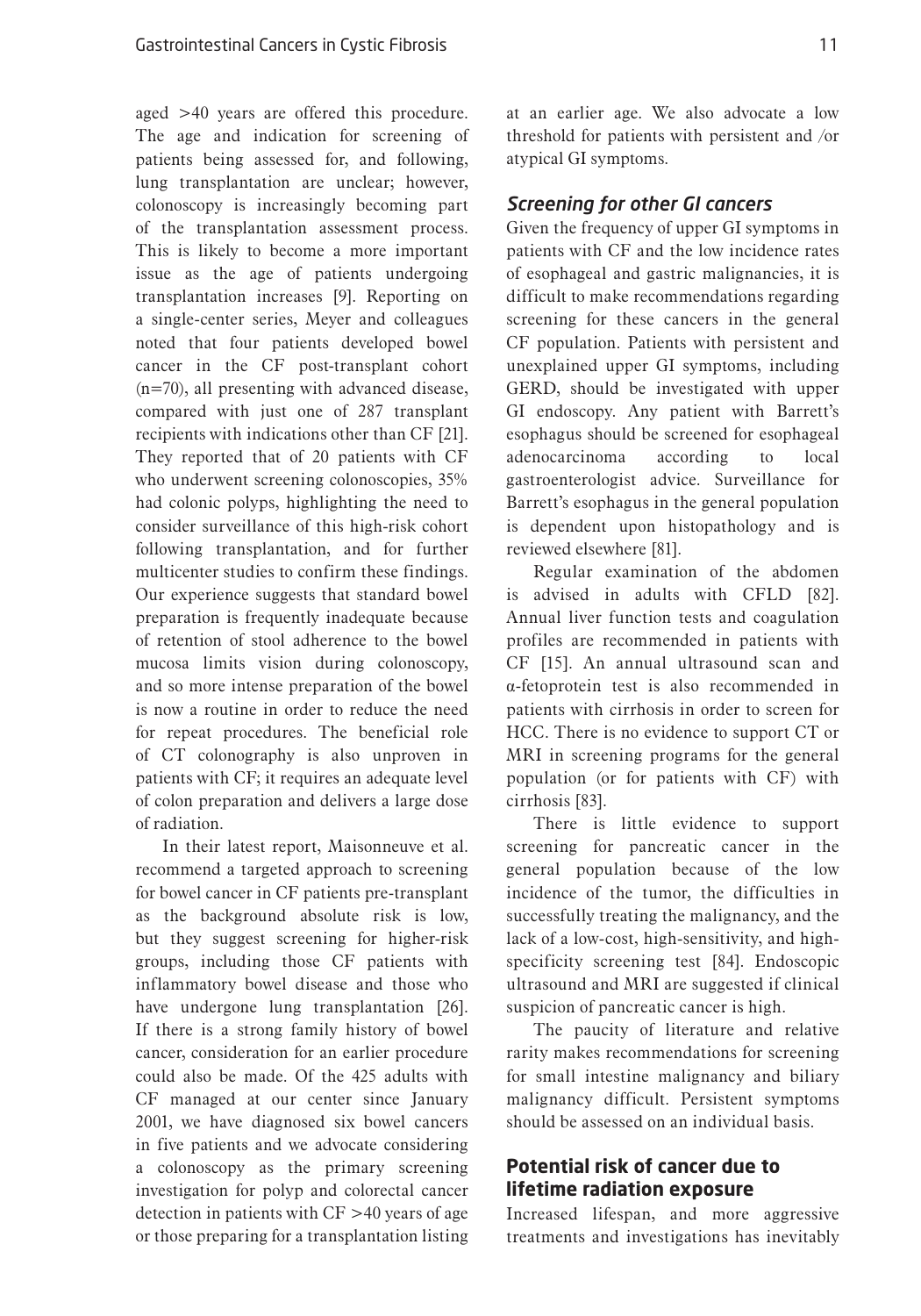increased lifetime exposure to radiation for patients with CF. The mean cumulative effective radiation dose per patient in a CF center in Ireland increased over 17 years from 0.39 mSv in the early- to mid-1990s to 1.67 mSv in the mid- to late-2000s [85]. This was associated with an almost six-fold increase in the number of CT scans performed per patient (predominantly thoracic and abdominal). This is an important consideration as median survival rates rise, and imaging is being performed earlier, in young children with CF (albeit now using lower radiation protocols) [86].

# *CFTR* **carrier status and malignancy**

The association between *CFTR* mutant carrier status and disease has been reported for recurrent acute pancreatitis, male infertility, chronic rhinosinusitis, and idiopathic bronchiectasis [87–91]. Several studies have suggested that being a *CFTR* mutant gene carrier may increase, or even decrease, the rates of certain cancers [74, 91–94]. The role of *CFTR* mutant carrier status in pancreatic cancer has been reported to vary from an increased risk to no impact. In the 1990s, after the initial description of a possible link between leukemia and CF, a study by Padua et al. failed to confirm any link between *CFTR* mutant gene carriage and leukemia [92]. Unconfirmed and sometimes contradictory results have been reported regarding the association between *CFTR* mutant carrier status and lung cancer, breast cancer, pancreatic cancer, thyroid cancer, and malignant melanoma [74,91–94]. Similar to many association studies, interpretation is influenced by the size of the population studied and the lack of replicated and confirmatory studies.

Owing to a lack of evidence, there appears to be little role for screening for common cancers in people who are known to be *CFTR* mutant gene carriers. Similarly, there is no role for screening of patients with these cancers for evidence of a *CFTR* gene mutation.

#### **Conclusion**

There is an increased risk of GI malignancies in people with CF, and this is especially high for some types of GI malignancy, including tumors of the esophago-gastric region, small intestine, colon, and biliary tree. Clinicians need to consider these risks as the median age of people living with CF continues to increase. Immunosuppression further increases the risk of malignancy and, hence, transplant physicians need to be especially vigilant in managing CF patients with persistent GI symptoms following transplantation.

**Acknowledgments:** We are grateful to Dr Kayla Tran for the provision of the histology images of colon cancer in one of our patients. We are also grateful to Dr Rob Ware, Queensland Children's Medical Research Institute, for support with statistical advice, and to all members of the multi-disciplinary team at The Prince Charles Hospital who provide excellence in clinical care to our patients. Family consent (next of kin) has been provided to utilize imaging and histology photographs.

**Disclosures:** The authors have no relevant financial interests to disclose.

**Address for correspondence:** MW France, Adult Cystic Fibrosis Centre, Department of Thoracic Medicine, The Prince Charles Hospital, Rode Road, Chermside, 4032, Brisbane, QLD, Australia. Email: megan\_france@health.qld.gov.au

#### **References**

- 1. Buzzetti R, Salvatore D, Baldo E et al. An overview of international literature from cystic fibrosis registries: 1. Mortality and survival studies in cystic fibrosis. *J Cyst Fibros* 2009;8:229–37.
- 2. Dodge JA, Lewis PA, Stanton M et al. Cystic fibrosis mortality and survival in the UK: 1947–2003. *Eur Respir J* 2007;29:522–6.
- 3. Cystic Fibrosis Foundation. *Patient Registry 2011 Annual Data Report*. Bethesda, MD: Cystic Fibrosis Foundation, 2012.
- 4. Cystic Fibrosis Trust. *UK CF Registry Annual Data Report 2011*. Bromley, UK: Cystic Fibrosis Trust, 2013.
- 5. George PM, Banya W, Pareek N et al. Improved survival at low lung function in cystic fibrosis: cohort study from 1990 to 2007. *BMJ* 2011;342:d1008.
- 6. Meachery G, De Soyza A, Nicholson A et al. Outcomes of lung transplantation for cystic fibrosis in a large UK cohort. *Thorax* 2008;63:725–31.
- 7. O'Sullivan BP, Freedman SD. Cystic fibrosis. *Lancet* 2009;373:1891–904.
- 8. Simmonds NJ, Cullinan P, Hodson ME. Growing old with cystic fibrosis – the characteristics of long-term survivors of cystic fibrosis. *Respir Med* 2009;103:629–35.
- 9. Plant BJ, Goss CH, Plant WD et al. Management of comorbidities in older patients with cystic fibrosis. *Lancet Respir Med* 2013;1:164–74.
- 10. Inci I, Stanimirov O, Benden C et al. Lung transplantation for cystic fibrosis: a single center experience of 100 consecutive cases. *Eur J Cardiothorac Surg* 2012;41:435–40.
- 11. Thabut G, Christie JD, Mal H et al. Survival benefit of lung transplant for cystic fibrosis since lung allocation score implementation. *Am J Respir Crit Care Med* 2013;187:1335–40.
- 12. Neuringer IP, Noone P, Cicale RK et al. Managing complications following lung transplantation. *Expert Rev Respir Med* 2009;3:403–23.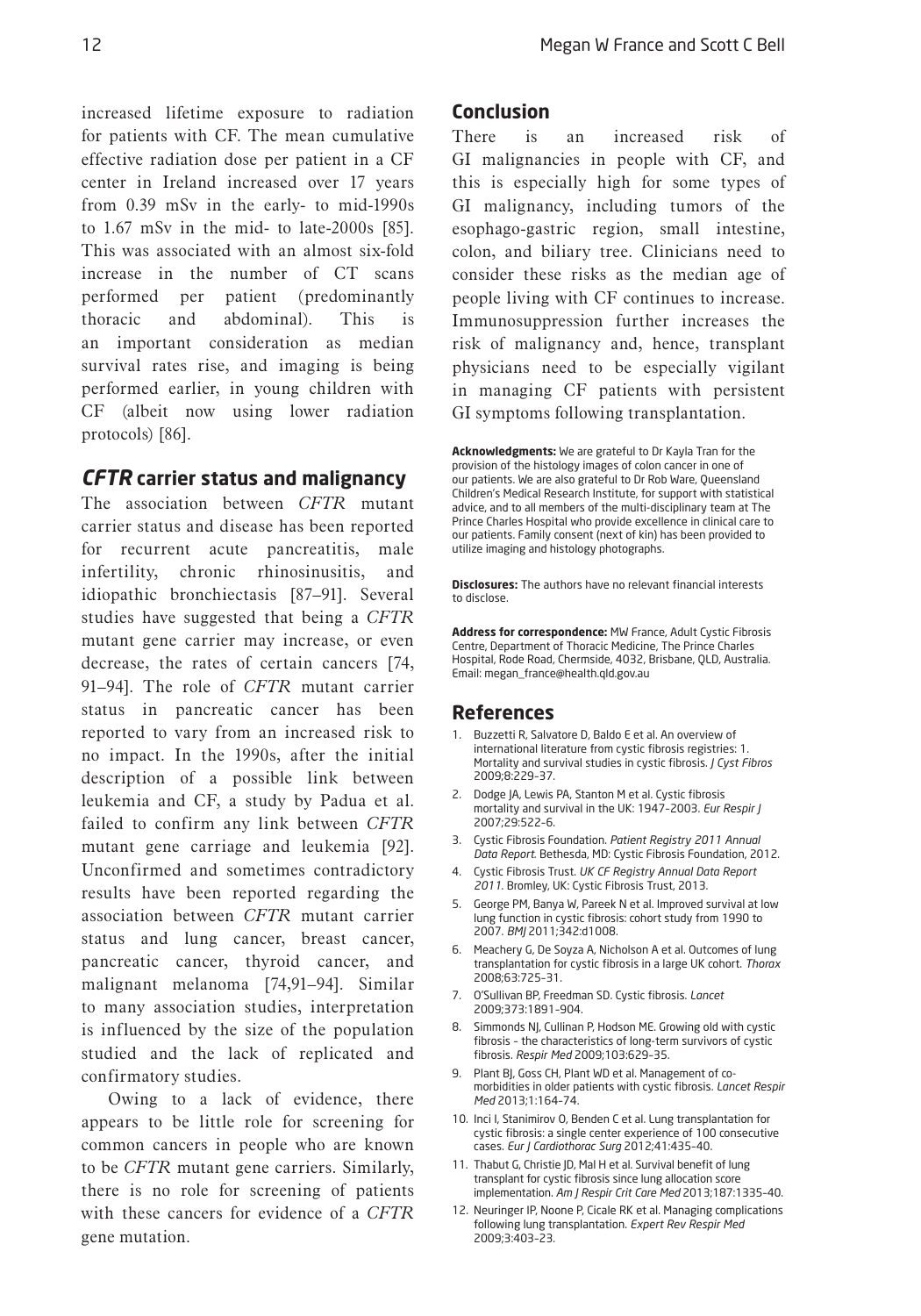- 13. Braun AT, Merlo CA. Cystic fibrosis lung transplantation. *Curr Opin Pulm Med* 2011;17:467–72.
- 14. Rowland M, Bourke B. Liver disease in cystic fibrosis. *Curr Opin Pulm Med* 2011;17:461–6.
- 15. Debray D, Kelly D, Houwen R et al. Best practice guidance for the diagnosis and management of cystic fibrosis-associated liver disease. *J Cyst Fibros* 2011;10(Suppl. 2):S29–36.
- 16. Colombo C, Ellemunter H, Houwen R et al. Guidelines for the diagnosis and management of distal intestinal obstruction syndrome in cystic fibrosis patients. *J Cyst Fibros*  2011;10(Suppl. 2):S24–8.
- 17. Gelfond D, Borowitz D. Gastrointestinal complications of cystic fibrosis. *Clin Gastroenterol Hepatol* 2013;11:333–42; quiz e $30-1$ .
- 18. Gilljam M, Ellis L, Corey M et al. Clinical manifestations of cystic fibrosis among patients with diagnosis in adulthood. *Chest* 2004;126:1215–24.
- 19. Ooi CY, Durie PR. Cystic fibrosis transmembrane conductance regulator (*CFTR*) gene mutations in pancreatitis. *J Cyst Fibros*  2012;11:355–62.
- 20. Hernandez-Jimenez I, Fischman D, Cheriyath P. Colon cancer in cystic fibrosis patients: is this a growing problem? *J Cyst Fibros* 2008;7:343–6.
- 21. Meyer KC, Francois ML, Thomas HK et al. Colon cancer in lung transplant recipients with CF: increased risk and results of screening. *J Cyst Fibros* 2011;10:366–9.
- 22. Brown JA, Chaun H, Mason AC. Delayed diagnosis of colon carcinoma in cystic fibrosis. *Clin Radiol* 2000;55:240–2.
- 23. Chaun H, Paty B, Nakielna EM et al. Colonic carcinoma in two adult cystic fibrosis patients. *Can J Gastroenterol* 1996;10:440–2.
- 24. Cystic Fibrosis Australia. Cystic Fibrosis in Australia 2011. *14th Annual Report from the Australian Cystic Fibrosis Data Registry*. Baulkham Hills, NSW: Cystic Fibrosis Australia, 2012.
- 25. Maisonneuve P, FitzSimmons SC, Neglia JP et al. Cancer risk in nontransplanted and transplanted cystic fibrosis patients: a 10-year study. *J Natl Cancer Inst* 2003;95:381–7.
- 26. Maisonneuve P, Marshall BC, Knapp EA et al. Cancer risk in cystic fibrosis: a 20-year nationwide study from the United States. *J Natl Cancer Inst* 2013;105:122–9.
- 27. Sheldon CD, Hodson ME, Carpenter LM et al. A cohort study of cystic fibrosis and malignancy. *Br J Cancer* 1993;68:1025–8.
- 28. Neglia JP, Wielinski CL, Warwick WJ. Cancer risk among patients with cystic fibrosis. *J Pediatr* 1991;119:764–6.
- 29. Neglia JP, FitzSimmons SC, Maisonneuve P et al. The risk of cancer among patients with cystic fibrosis. Cystic Fibrosis and Cancer Study Group. *N Engl J Med* 1995;332:494–9.
- 30. Zwald FO, Brown M. Skin cancer in solid organ transplant recipients: advances in therapy and management: part II. Management of skin cancer in solid organ transplant recipients. *J Am Acad Dermatol* 2011;65:263–79; quiz 80.
- 31. Hall EC, Pfeiffer RM, Segev DL et al. Cumulative incidence of cancer after solid organ transplantation. *Cancer* 2013;119:2300–8.
- 32. Robbins HY, Arcasoy SM. Malignancies following lung transplantation. *Clin Chest Med* 2011;32:343–55.
- 33. Dugue PA, Rebolj M, Garred P et al. Immunosuppression and risk of cervical cancer. *Expert Rev Anticancer Ther* 2013;13:29–42.
- 34. Malouf MA, Hopkins PM, Singleton L et al. Sexual health issues after lung transplantation: importance of cervical screening. *J Heart Lung Transplant* 2004;23:894–7.
- 35. Kasiske BL, Snyder JJ, Gilbertson DT et al. Cancer after kidney transplantation in the United States. *Am J Transplant* 2004;4:905–13.
- 36. Parker A, Bowles K, Bradley JA et al. Diagnosis of posttransplant lymphoproliferative disorder in solid organ transplant recipients – BCSH and BTS guidelines. *Br J Haematol* 2010;149:675–92.
- 37. Kremer BE, Reshef R, Misleh JG et al. Post-transplant lymphoproliferative disorder after lung transplantation: a review of 35 cases. *J Heart Lung Transplant* 2012;31:296–304.
- 38. Pohl H, Wrobel K, Bojarski C et al. Risk factors in the development of esophageal adenocarcinoma. *Am J Gastroenterol* 2013;108:200–7.
- 39. Samuels LE, Amrom G, Kerstein MD. Adenocarcinoma of the ileum in a patient with cystic fibrosis. *Dig Dis Sci* 1995;40:107–8.
- 40. Abdul-Karim FW, King TA, Dahms BB et al. Carcinoma of extrahepatic biliary system in an adult with cystic fibrosis. *Gastroenterology* 1982;82:758–62.
- 41. Redington AN, Spring R, Batten JC. Adenocarcinoma of the ileum presenting as non-traumatic clostridial myonecrosis in cystic fibrosis. *Br Med J (Clin Res Ed)* 1985;290:1871–2.
- 42. Roberts JA, Tullett WM, Thomas JS et al. Bowel adenocarcinoma in a patient with cystic fibrosis. *Scott Med J* 1986;31:109.
- 43. Siraganian PA, Miller RW, Swender PT. Cystic fibrosis and ileal carcinoma. *Lancet* 1987;2:1158.
- 44. Halfdanarson TR, McWilliams RR, Donohue JH et al. A single-institution experience with 491 cases of small bowel adenocarcinoma. *Am J Surg* 2010;199:797–803.
- 45. Karlen P, Lofberg R, Brostrom O et al. Increased risk of cancer in ulcerative colitis: a population-based cohort study. *Am J Gastroenterol* 1999;94:1047–52.
- 46. Jess T, Gamborg M, Matzen P et al. Increased risk of intestinal cancer in Crohn's disease: a meta-analysis of populationbased cohort studies. *Am J Gastroenterol* 2005;100:2724–9.
- 47. Card TR, West J, Holmes GK. Risk of malignancy in diagnosed coeliac disease: a 24-year prospective, population-based, cohort study. *Aliment Pharmacol Ther* 2004;20:769–75.
- 48. Butterworth AS, Higgins JP, Pharoah P. Relative and absolute risk of colorectal cancer for individuals with a family history: a meta-analysis. *Eur J Cancer* 2006;42:216–27.
- 49. Nishihori T, Strazzabosco M, Saif MW. Incidence and management of colorectal cancer in liver transplant recipients. *Clin Colorectal Cancer* 2008;7:260–6.
- 50. Parnaby CN, Barrow EJ, Edirimanne SB et al. Colorectal complications of end-stage renal failure and renal transplantation: a review. *Colorectal Dis* 2012;14:403–15.
- 51. Sint Nicolaas J, de Jonge V, Steyerberg EW et al. Risk of colorectal carcinoma in post-liver transplant patients: a systematic review and meta-analysis. *Am J Transplant* 2010;10:868–76.
- 52. Byrd JC, Bresalier RS. Mucins and mucin binding proteins in colorectal cancer. *Cancer Metastasis Rev* 2004;23:77–99.
- 53. Harris A, Reid C. Cystic fibrosis and mucins. *J Med Genet* 1998;35:82–3.
- 54. Kim YS, Ho SB. Intestinal goblet cells and mucins in health and disease: recent insights and progress. *Curr Gastroenterol Rep* 2010;12:319–30.
- 55. Johansson ME, Sjövall H, Hansson GC. The gastrointestinal mucus system in health and disease. *Nat Rev Gastroenterol Hepatol* 2013;10:352–61.
- 56. Werlin SL, Benuri-Silbiger I, Kerem E et al. Evidence of intestinal inflammation in patients with cystic fibrosis. *J Pediatr Gastroenterol Nutr* 2010;51:304–8.
- 57. Degirolamo C, Modica S, Palasciano G et al. Bile acids and colon cancer: solving the puzzle with nuclear receptors. *Trends Mol Med* 2011;17:564–72.
- 58. Zhu Q, Gao R, Wu W et al. The role of gut microbiota in the pathogenesis of colorectal cancer. *Tumour Biol* 2013;34:1285–300.
- 59. Miao Y, Everly JJ, Gross TG et al. *De novo* cancers arising in organ transplant recipients are associated with adverse outcomes compared with the general population. *Transplantation* 2009;87:1347–59.
- 60. McKeon D, Day A, Parmar J et al. Hepatocellular carcinoma in association with cirrhosis in a patient with cystic fibrosis. *J Cyst Fibros* 2004;3:193–5.
- 61. Kelleher T, Staunton M, O'Mahony S et al. Advanced hepatocellular carcinoma associated with cystic fibrosis. *Eur J Gastroenterol Hepatol* 2005;17:1123–4.
- 62. O'Donnell DH, Ryan R, Hayes B et al. Hepatocellular carcinoma complicating cystic fibrosis related liver disease. *J Cyst Fibros* 2009;8:288–90.
- 63. Forner A, Llovet JM, Bruix J. Hepatocellular carcinoma. *Lancet* 2012;379:1245–55.